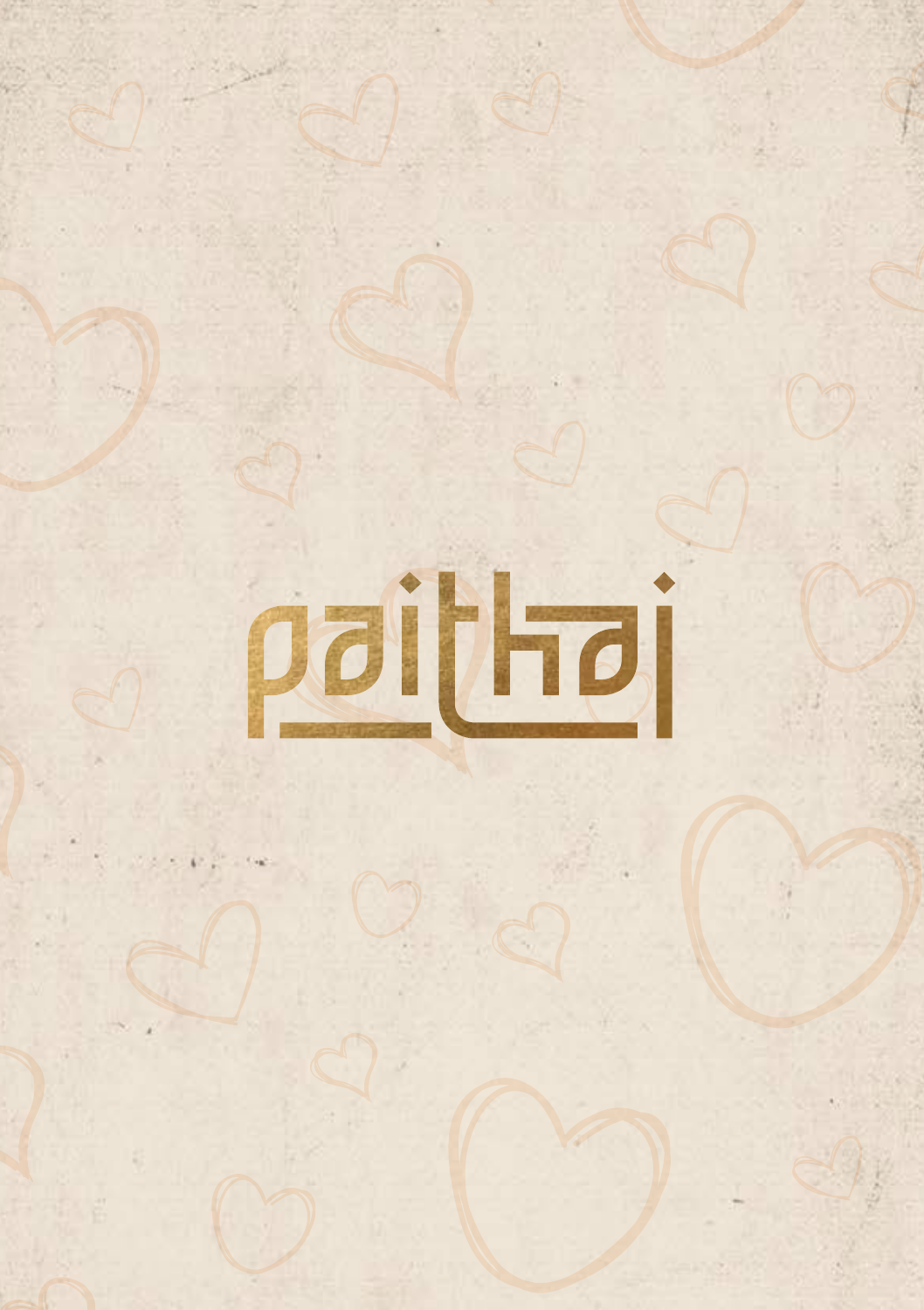

# Valentine's Day 4 Course Sharing Menu

# *Pre-Starter*

Miang Kham o o *Royal Leaf Wrap, Ginger, Cashew Nut, Dried Coconut, Lime, Red Onion, Green Mango, Thai Chilli Sauce*

# *Starter*

Talay Yang o *Grilled Seafood Satay, Prawn, Scallop, Mussel, Lemongrass Skewer, Thai Sauce* 

Yam Mamuang Poo Nim *Green Mango Salad, Deep-Fried Soft-Shell Crab, Red Onion, Chili, Thai Lemon Dressing*

> Pan Sib Thod ..  *Deep Fried Chicken Dumpling, Peanut, Coriander, Onion, Garlic, Soy Sauce*

## *Main Course*

Tom Yam Goong Mae Nam Phad Heang ... *Stir Fried Spicy Scampi, Lemongrass, Kaffir Lime Leaves, Mushroom, Baby Corn, Evaporated Milk, Coconut Shoot, Thai Chilli Sauce*

Choo Chee Pla . *Pan Grill Seabass, Creamy Red Curry Sauce, Kaffir Lime Leaves*

Sri Klong Neua Yang *Roasted Short Rib, Garlic, Pepper, Oyster Sauce, Honey, Coriander, Spring Onion, Sesame Seed*

 Phad Kana Nam Man Hoy *Wok Fried Thai Broccoli, Garlic, Oyster Sauce*

> Kho Soy *Steamed Rice*

# *Dessert*

Chán Rák Khun *Rose Mousse, Raspberry, Lemon Almond Biscuit*

Alcohol ®Nuts & Seeds ®Gluten free ⊗Vegetarian ODiabetic friendly ®Contains shellfish ®Vegan dish ®Dairy free ⊕Fish<br>Please inform us of any allergies or dietary requirements before ordering. All prices are in UAE Dirhams of  $7\degree$ / $\degree$  Municipality fees, 10 $\degree$ / $\degree$  service charge and Value Added Tax. Menu is not applicable with any other discount or promotion